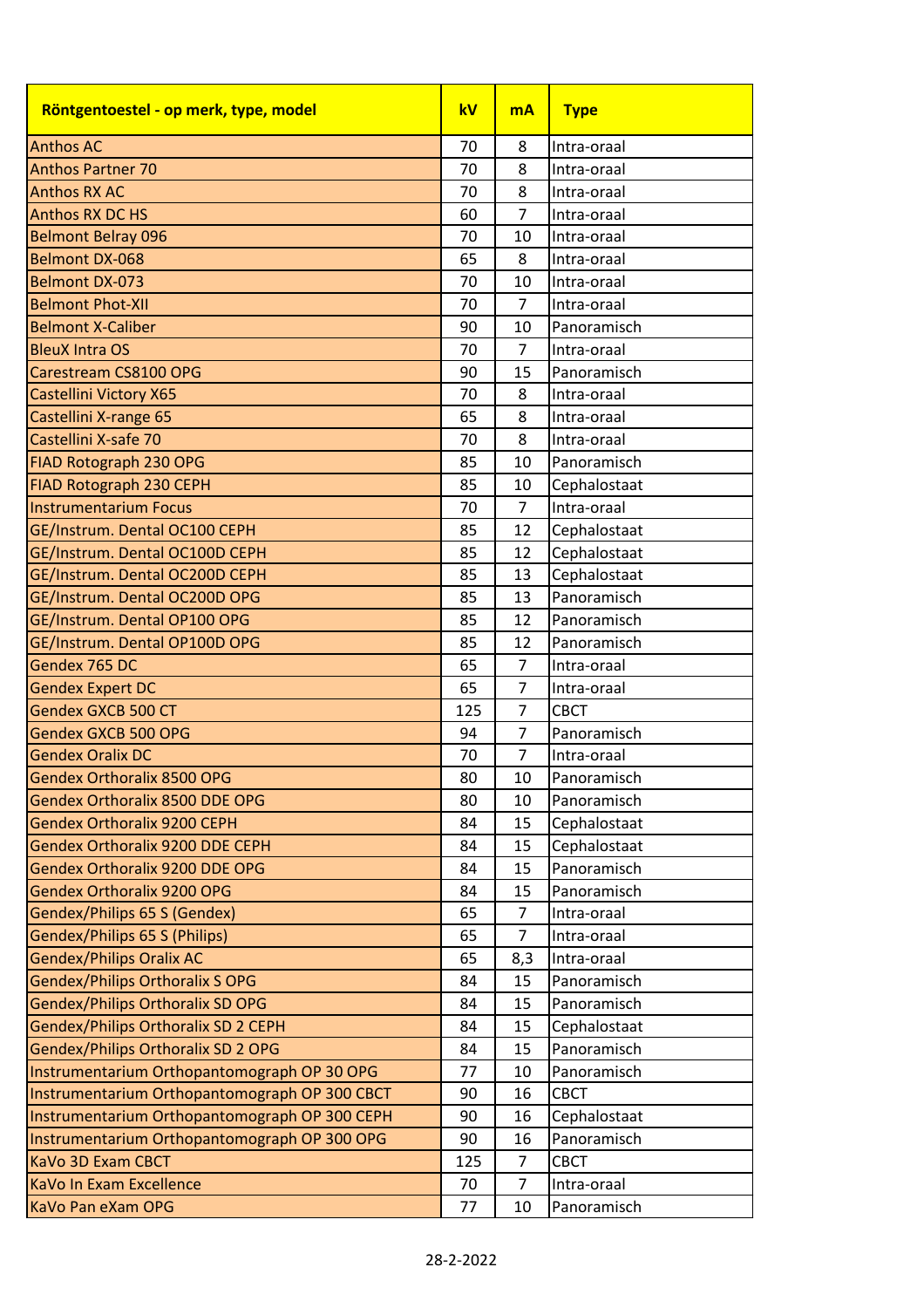| Röntgentoestel - op merk, type, model | kV | <b>mA</b>      | <b>Type</b>  |
|---------------------------------------|----|----------------|--------------|
| KaVo Pan eXam Plus CBCT               | 90 | 16             | <b>CBCT</b>  |
| KaVo Pan eXam Plus OPG                | 90 | 16             | Panoramisch  |
| Kodak/Carestream 2100                 | 60 | $\overline{7}$ | Intra-oraal  |
| Kodak/Carestream 2200                 | 70 | $\overline{7}$ | Intra-oraal  |
| Kodak/Carestream 9000 CEPH            | 90 | 15             | Cephalostaat |
| Kodak/Carestream 9000 CBCT            | 90 | 15             | <b>CBCT</b>  |
| Kodak/Carestream 9000 OPG             | 90 | 10             | Panoramisch  |
| Kodak/Carestream CS 9300 CT           | 90 | 15             | <b>CBCT</b>  |
| Kodak/Carestream CS 9300 CEPH         | 90 | 15             | Cephalostaat |
| Kodak/Carestream CS 9300 OPG          | 90 | 15             | Panoramisch  |
| <b>Morita Veraview IC-5</b>           | 70 | $\overline{7}$ | Panoramisch  |
| <b>Morita Veraviewepocs OPG</b>       | 80 | 10             | Panoramisch  |
| <b>Morita Veraviewepocs CEPH</b>      | 80 | 10             | Cephalostaat |
| <b>Myray AC</b>                       | 70 | 8              | Intra-oraal  |
| <b>Myray Hyperion OPG</b>             | 85 | 10             | Panoramisch  |
| Myray RX DC Hypersphere               | 60 | $\overline{7}$ | Intra-oraal  |
| <b>Owandy Altis DC</b>                | 65 | 5              | Intra-oraal  |
| <b>Owandy Elios AC</b>                | 70 | 8              | Intra-oraal  |
| <b>Owandy I-max OPG</b>               | 80 | 10             | Panoramisch  |
| <b>Owandy I-max CEPH</b>              | 80 | 10             | Cephalostaat |
| Planmeca Intra                        | 70 | 8              | Intra-oraal  |
| <b>Planmeca Pro One</b>               | 70 | $\overline{7}$ | Panoramisch  |
| Planmeca Pro X                        | 70 | 6              | Intra-oraal  |
| <b>Planmeca Proline CC OPG</b>        | 80 | 12             | Panoramisch  |
| <b>Planmeca Proline CC CEPH</b>       | 80 | 12             | Cephalostaat |
| <b>Planmeca Proline EC OPG</b>        | 80 | 12             | Panoramisch  |
| <b>Planmeca Proline EC CEPH</b>       | 80 | 12             | Cephalostaat |
| <b>Planmeca Proline XC OPG</b>        | 80 | 12             | Panoramisch  |
| <b>Planmeca Proline XC CEPH</b>       | 80 | 12             | Cephalostaat |
| Planmeca Promax 3D CEPH               | 84 | 16             | Cephalostaat |
| <b>Planmeca Promax 3D CBCT</b>        | 84 | 16             | <b>CBCT</b>  |
| Planmeca Promax 3D Mid. OPG           | 84 | 16             | Panoramisch  |
| Planmeca Promax 3D Mid. CBCT          | 90 | 16             | <b>CBCT</b>  |
| Planmeca Promax 3D OPG                | 84 | 16             | Panoramisch  |
| Planmeca Promax 3D S OPG              | 84 | 16             | Panoramisch  |
| Planmeca Promax analoog OPG           | 84 | 16             | Panoramisch  |
| Planmeca Promax digitaal OPG          | 84 | 16             | Panoramisch  |
| Planmeca Promax digitaal CEPH         | 84 | 16             | Cephalostaat |
| Satelec Image X                       | 70 | 8              | Intra-oraal  |
| Satelec X-mind                        | 70 | 8              | Intra-oraal  |
| Satelec X-mind AC                     | 70 | 8              | Intra-oraal  |
| Satelec X-mind DC                     | 70 | 8              | Intra-oraal  |
| Siemens Heliodent EC 60               | 60 | $\overline{7}$ | Intra-oraal  |
| Siemens Heliodent EC 70               | 70 | $\overline{7}$ | Intra-oraal  |
| <b>Siemens Heliodent MD</b>           | 70 | 7              | Intra-oraal  |
| Siemens OP 10 E OPG                   | 90 | 12             | Panoramisch  |
| Siemens OP 10 E Ceph                  | 90 | 12             | Cephalostaat |
| <b>Sirona Gallileos CT</b>            | 85 | $\overline{7}$ | CBCT         |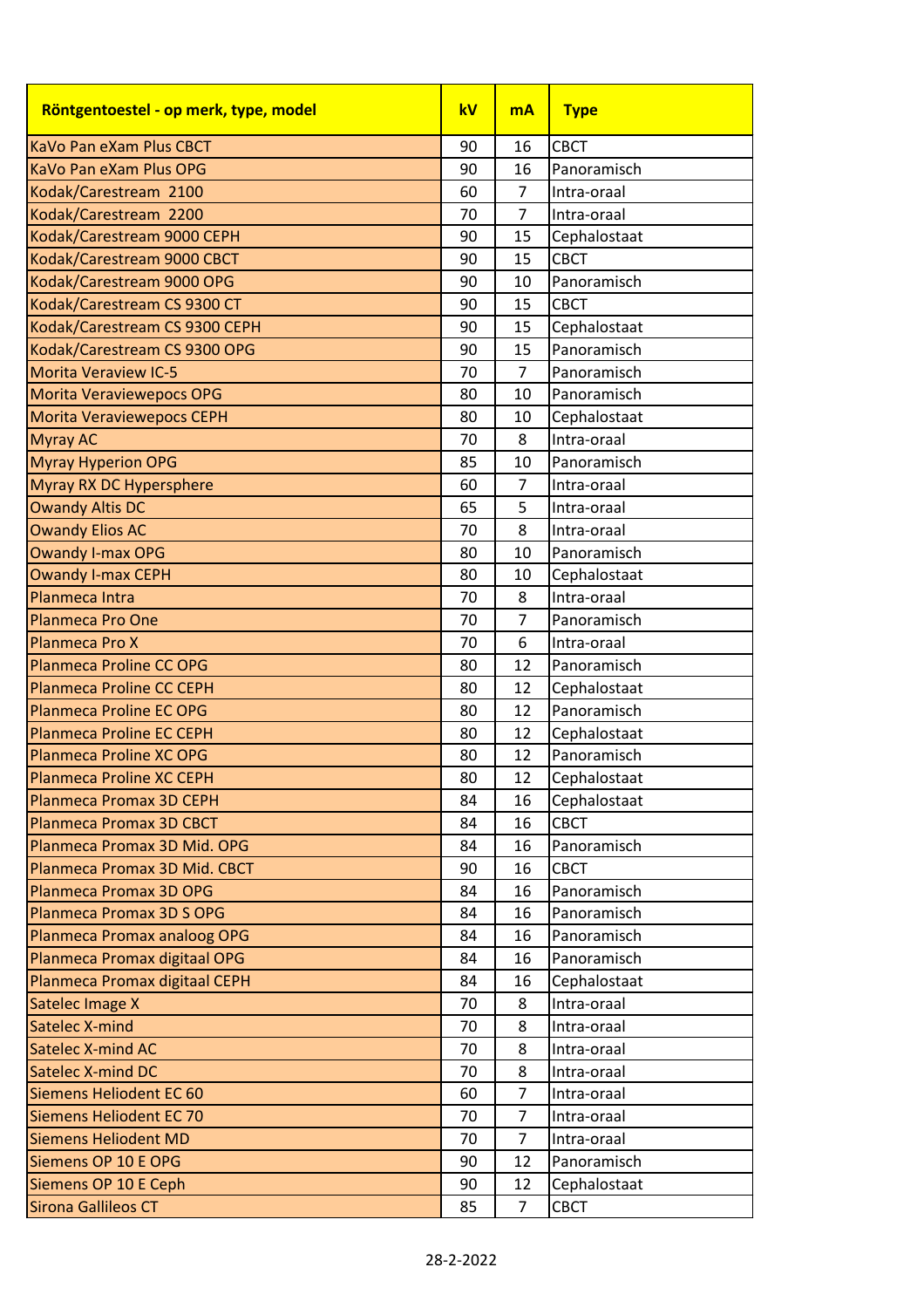| Röntgentoestel - op merk, type, model | kV | <b>mA</b>      | <b>Type</b>  |
|---------------------------------------|----|----------------|--------------|
| <b>Sirona Heliodent DS</b>            | 60 | $\overline{7}$ | Intra-oraal  |
| <b>Sirona Heliodent Plus</b>          | 70 | $\overline{7}$ | Intra-oraal  |
| Sirona Heliodent Vario                | 70 | 3,5            | Intra-oraal  |
| Sirona Orthophos 3 OPG                | 80 | 10             | Panoramisch  |
| <b>Sirona Orthophos 3 Ceph</b>        | 80 | 10             | Cephalostaat |
| Sirona Orthophos 3 DS OPG             | 80 | 10             | Panoramisch  |
| <b>Sirona Orthophos 5 OPG</b>         | 81 | 13             | Panoramisch  |
| Sirona Orthophos COPG                 | 81 | 13             | Panoramisch  |
| Sirona Orthophos CD OPG               | 81 | 13             | Panoramisch  |
| Sirona Orthophos Plus OPG             | 81 | 13             | Panoramisch  |
| Sirona Orthophos Plus CD Ceph         | 90 | 12             | Cephalostaat |
| <b>Sirona Orthophos Plus Ceph</b>     | 90 | 12             | Cephalostaat |
| Sirona Orthophos Plus DS OPG          | 81 | 13             | Panoramisch  |
| <b>Sirona Orthophos Plus DS CEPH</b>  | 90 | 12             | Cephalostaat |
| Sirona Orthophos XG 3 DS OPG          | 90 | 15             | Panoramisch  |
| Sirona Orthophos XG 3D CT             | 90 | 15             | <b>CBCT</b>  |
| Sirona Orthophos XG 3D OPG            | 90 | 15             | Panoramisch  |
| Sirona Orthophos XG 5 DS OPG          | 90 | 12             | Panoramisch  |
| Sirona Orthophos XG 5 DS Ceph         | 90 | 12             | Cephalostaat |
| Sirona Orthophos XG Ceph              | 90 | 15             | Cephalostaat |
| Sirona Orthophos XG OPG               | 90 | 15             | Panoramisch  |
| Sirona Orthophos XG Plus DS OPG       | 90 | 12             | Panoramisch  |
| Sirona Orthophos XG Plus DS Ceph      | 90 | 12             | Cephalostaat |
| <b>Soredex Basex OPG</b>              | 81 | 10             | Panoramisch  |
| <b>Soredex Basex-D OPG</b>            | 65 | 6              | Panoramisch  |
| <b>Soredex Cranex 2.5 OPG</b>         | 81 | 10             | Panoramisch  |
| Soredex Cranex 2.5+ OPG               | 81 | 10             | Panoramisch  |
| <b>Soredex Cranex 3 OPG</b>           | 81 | 10             | Panoramisch  |
| <b>Soredex Cranex 3 CEPH</b>          | 81 | 10             | Cephalostaat |
| Soredex Cranex 3+ OPG                 | 81 | 10             | Panoramisch  |
| <b>Soredex Cranex 3D CEPH</b>         | 90 | 15             | Cephalostaat |
| <b>Soredex Cranex 3D CBCT</b>         | 90 | 15             | <b>CBCT</b>  |
| <b>Soredex Cranex 3D OPG</b>          | 90 | 15             | Panoramisch  |
| <b>Soredex Cranex D CEPH</b>          | 85 | 10             | Cephalostaat |
| <b>Soredex Cranex D OPG</b>           | 85 | 10             | Panoramisch  |
| <b>Soredex Cranex Novus OPG</b>       | 70 | $\overline{7}$ | Panoramisch  |
| <b>Soredex Cranex Tome OPG</b>        | 85 | 10             | Panoramisch  |
| <b>Soredex Cranex Tome Ceph</b>       | 85 | 10             | Cephalostaat |
| <b>Soredex Excel OPG</b>              | 81 | 10             | Panoramisch  |
| <b>Soredex Excel Ceph</b>             | 81 | 10             | Cephalostaat |
| <b>Soredex Excel-D OPG</b>            | 65 | 6              | Panoramisch  |
| <b>Soredex Minray</b>                 | 70 | $\overline{7}$ | Intra-oraal  |
| Soredex Scanora 3D CT                 | 85 | 8              | <b>CBCT</b>  |
| Soredex Scanora 3D Pan                | 85 | 8              | Panoramisch  |
| <b>Stern Weber Stern 70</b>           | 70 | 8              | Intra-oraal  |
| Takara Belmont DX 068                 | 65 | 8              | Intra-oraal  |
| Trophy 708                            | 70 | 8              | Intra-oraal  |
| <b>Trophy Elitys</b>                  | 70 | $\overline{7}$ | Intra-oraal  |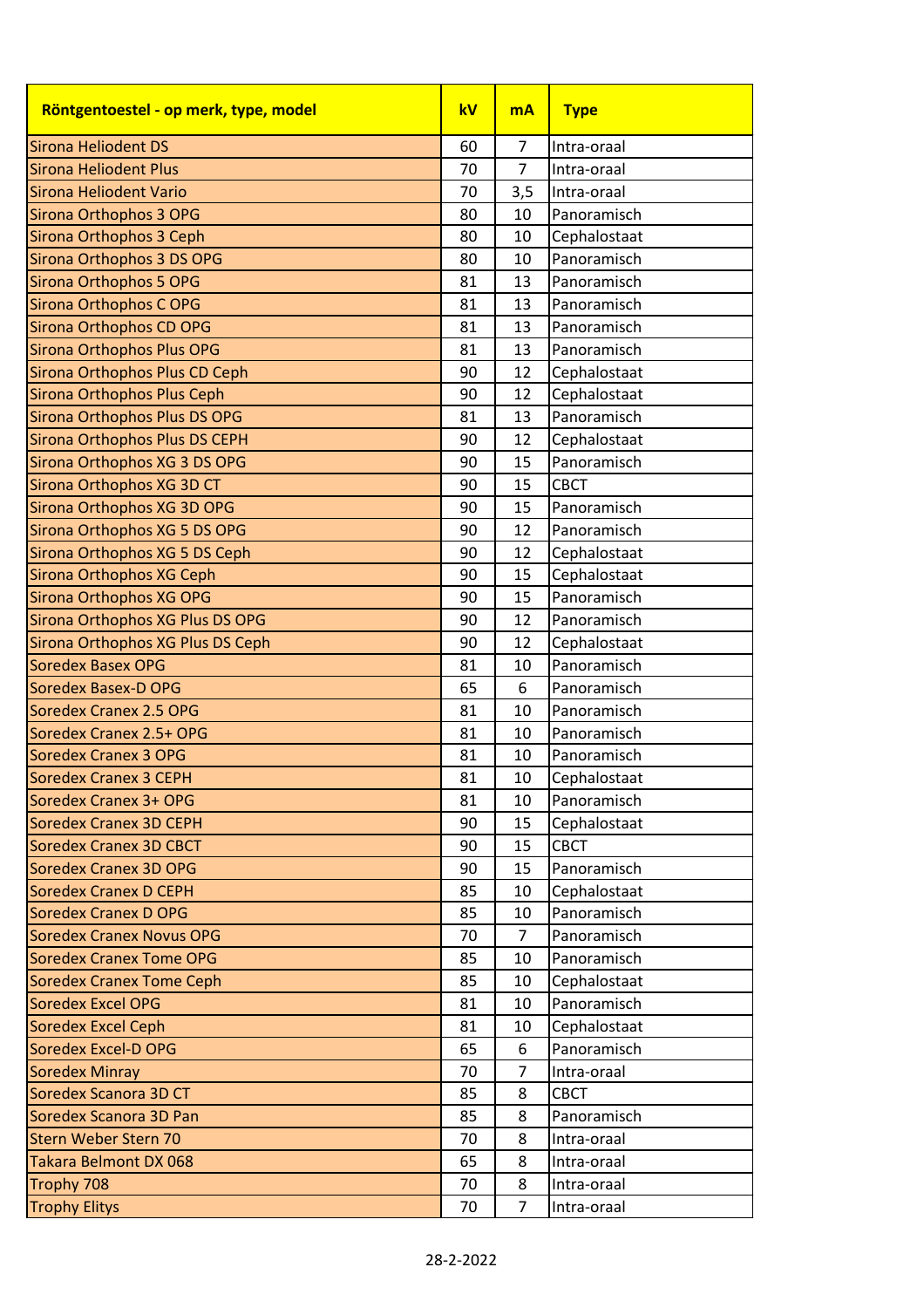| Röntgentoestel - op merk, type, model | kV  | <b>mA</b>      | <b>Type</b>  |
|---------------------------------------|-----|----------------|--------------|
| <b>Trophy Irix 70</b>                 | 70  | 8              | Intra-oraal  |
| <b>Trophy/Kodak Elitys</b>            | 70  | $\overline{7}$ | Intra-oraal  |
| Trophy/Kodak Elitys C                 | 70  | $\overline{7}$ | Intra-oraal  |
| Trophy/Kodak Kodak 2000               | 70  | $\overline{7}$ | Intra-oraal  |
| Trophy/Kodak Trophyphan OPG           | 85  | 12             | Panoramisch  |
| Trophy/Kodak Trophyphan Ceph          | 85  | 12             | Cephalostaat |
| Kodak/Trophy/Carestream 8000 OPG      | 90  | 15             | Panoramisch  |
| Kodak/Trophy/Carestream 8000 CEPH     | 90  | 15             | Cephalostaat |
| <b>Vatech Neo Top OPG</b>             | 90  | 10             | Panoramisch  |
| Vatech Pax-400C Ceph                  | 90  | 10             | Cephalostaat |
| Vatech Pax-400C OPG                   | 90  | 10             | Panoramisch  |
| Vatech Pax-500 ECT CBCT               | 90  | 10             | <b>CBCT</b>  |
| Vatech Pax-500 ECT OPG                | 90  | 10             | Panoramisch  |
| Vatech Pax-Duo 3D CT                  | 90  | 10             | <b>CBCT</b>  |
| Vatech Pax-Duo 3D OPT                 | 90  | 10             | Panoramisch  |
| Vatech Pax-Flex 3D CT                 | 90  | 10             | <b>CBCT</b>  |
| Vatech Pax-Flex 3D OPG                | 90  | 10             | Panoramisch  |
| Vatech Pax-I Ceph                     | 90  | 10             | Cephalostaat |
| <b>Vatech Pax-I OPG</b>               | 90  | 10             | Panoramisch  |
| Vatech Pax-Primo OPG                  | 80  | 10             | Panoramisch  |
| Vatech Pax-Reve 3D CT                 | 80  | 10             | <b>CBCT</b>  |
| Vatech Pax-Reve 3D OPG                | 80  | 10             | Panoramisch  |
| Vatech Pax-Uni 3D Ceph                | 90  | 10             | Cephalostaat |
| Vatech Pax-Uni 3D CT                  | 90  | 10             | <b>CBCT</b>  |
| Vatech Pax-Uni 3D OPG                 | 90  | 10             | Panoramisch  |
| Vatech Pax-Zenith 3D CT               | 120 | 10             | <b>CBCT</b>  |
| Vatech Pax-Zenith 3D OPG              | 120 | 10             | Panoramisch  |
| <b>Vatech Picasso Trio Ceph</b>       | 90  | 10             | Cephalostaat |
| Vatech Picasso Trio CT                | 90  | 10             | <b>CBCT</b>  |
| <b>Vatech Picasso Trio OPG</b>        | 90  | 10             | Panoramisch  |
| Villa Kono 70                         | 70  | $\overline{7}$ | Intra-oraal  |
| Villa Rotograph Plus OPG              | 85  | 10             | Panoramisch  |
| <b>Villa Rotograph Plus Ceph</b>      | 85  | 10             | Cephalostaat |
| <b>Soredex Cranex Novus E OPG</b>     | 77  | 10             | Panoramisch  |
| Newtom Giano 3D 118 CBCT              | 90  | 10             | <b>CBCT</b>  |
| Vatech Pax-i-Green OPG                | 99  | 16             | Panoramisch  |
| Vatech Pax-i-Green Ceph               | 99  | 16             | Cephalostaat |
| Vatech Pax-i-Green CT                 | 99  | 16             | <b>CBCT</b>  |
| Carestream CS8100 CBCT                | 90  | 15             | <b>CBCT</b>  |
| Vatech Pax-i 3D OPG                   | 90  | 10             | Panoramisch  |
| Vatech Pax-i 3D Ceph                  | 90  | 10             | Cephalostaat |
| Vatech Pax-i 3D CT                    | 90  | 10             | <b>CBCT</b>  |
| <b>Progeny Preva</b>                  | 70  | $\overline{7}$ | Intra-oraal  |
| Durr Vistalntra                       | 70  | $\overline{7}$ | Intra-oraal  |
| Imtec Iluma Cone Beam CT              | 120 | 4              | <b>CBCT</b>  |
| <b>Instrumentarium OP30-2</b>         | 81  | 12             | Panoramisch  |
| <b>Satelec X-mind Unity</b>           | 70  | 7              | Intra-oraal  |
| Soredex Cranex 3Dx OPG                | 90  | 13             | Panoramisch  |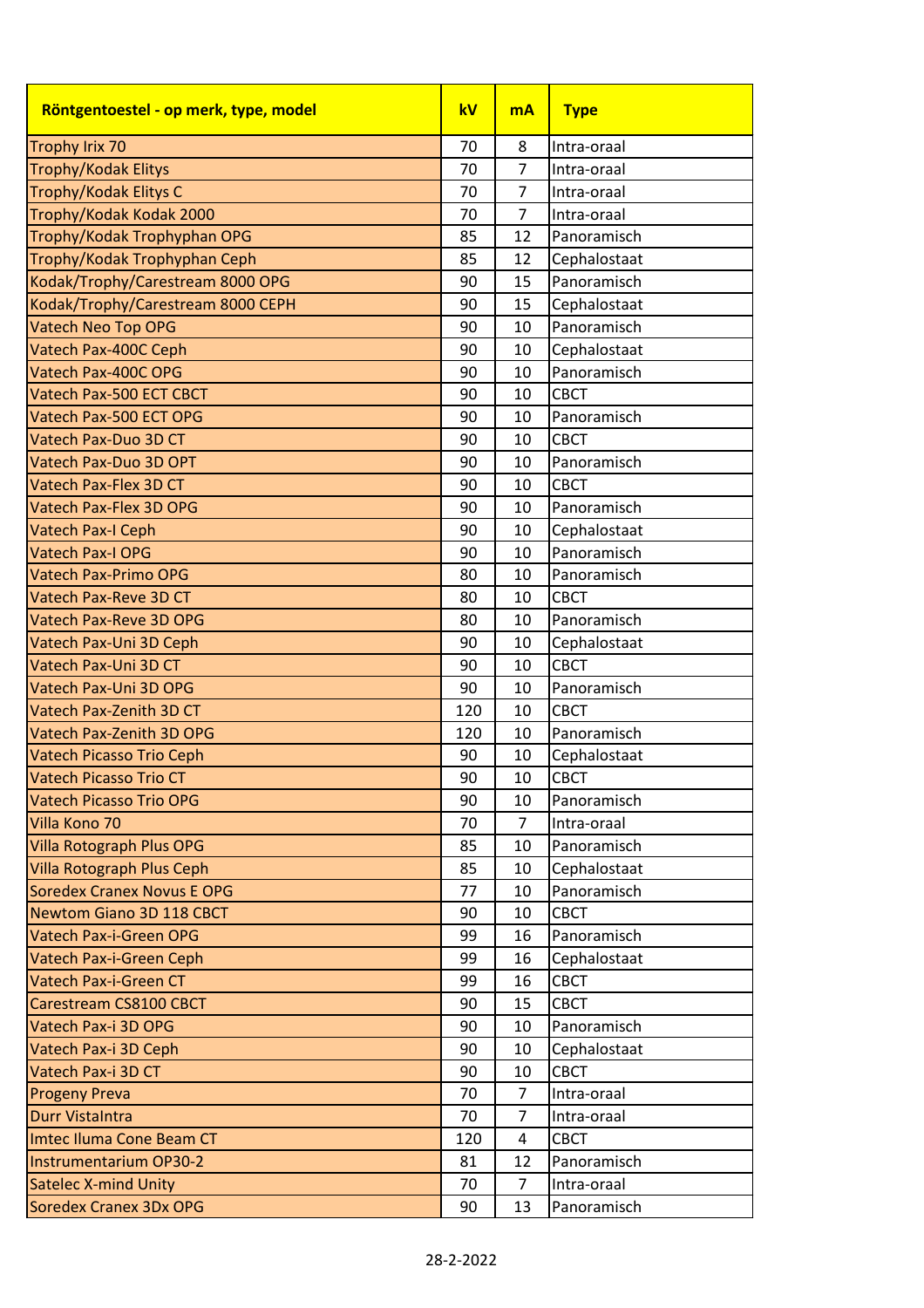| Röntgentoestel - op merk, type, model       | kV  | <b>mA</b>      | <b>Type</b>  |
|---------------------------------------------|-----|----------------|--------------|
| <b>Soredex Cranex 3Dx CEPH</b>              | 90  | 13             | Cephalostaat |
| <b>Soredex Cranex 3Dx CBCT</b>              | 90  | 13             | <b>CBCT</b>  |
| <b>Newtom Giano OPG</b>                     | 85  | 10             | Panoramisch  |
| <b>Newtom Giano CEPH</b>                    | 85  | 10             | Cephalostaat |
| Carestream CS2200                           | 70  | $\overline{7}$ | Intra-oraal  |
| <b>New Life Radiology Best-X-DC</b>         | 70  | $\overline{7}$ | Intra-oraal  |
| Eurodent Spherax-70kV                       | 70  | 8              | Intra-oraal  |
| <b>Kavo Pan eXam Plus CEPH</b>              | 90  | 13             | Cephalostaat |
| <b>Fona XDG</b>                             | 70  | 3,5            | Intra-oraal  |
| <b>Instrumentarium OP300 Maxio OPG</b>      | 90  | 13             | Panoramisch  |
| <b>Instrumentarium OP300 Maxio CEPH</b>     | 90  | 13             | Cephalostaat |
| <b>Instrumentarium OP300 Maxio CBCT</b>     | 90  | 13             | <b>CBCT</b>  |
| <b>Schick CDR PanX</b>                      | 86  | 10             | Panoramisch  |
| <b>Sirona Orthophos SL OPG</b>              | 90  | 16             | Panoramisch  |
| <b>Sirona Orthophos SL CEPH</b>             | 84  | 13             | Cephalostaat |
| <b>Sirona Orthophos SL CBCT</b>             | 85  | 13             | <b>CBCT</b>  |
| <b>Morita Veraviewepocs CT</b>              | 80  | 10             | CBCT         |
| Planmeca ProMax 3D Mid OPG (icm CBCT 120kV) | 84  | 14             | Panoramisch  |
| Planmeca ProMax 3D Mid CBCT (120kV)         | 120 | 14             | <b>CBCT</b>  |
| Planmeca ProMax 3D Max OPG                  | 84  | 16             | Panoramisch  |
| Planmeca ProMax 3D Max CBCT                 | 120 | 14             | <b>CBCT</b>  |
| <b>Vatech Ezray</b>                         | 70  | 6              | Intra-oraal  |
| <b>Fona Dental XDC</b>                      | 70  | $\overline{7}$ | Intra-oraal  |
| <b>Fona Dental Art Plus OPG</b>             | 85  | 10             | Panoramisch  |
| Fona Dental Xpan DG OPG                     | 85  | 10             | Panoramisch  |
| Fona Dental Xpan 3D OPG                     | 85  | 10             | Panoramisch  |
| <b>Fona Dental Art Plus CEPH</b>            | 85  | 10             | Cephalostaat |
| <b>Bluex Ajat Art Plus OPG</b>              | 85  | 10             | Panoramisch  |
| <b>Runyes Ray 68</b>                        | 70  | $\overline{7}$ | Intra-oraal  |
| <b>Ritter Leadex 70</b>                     | 70  | 8              | Intra-oraal  |
| <b>CSN Industrie Max70</b>                  | 70  | 6              | Intra-oraal  |
| Vatech Pax-500 ECT CEPH                     | 90  | 10             | Cephalostaat |
| Dürr Dental VistaPano S OPG                 | 99  | 16             | Panoramisch  |
| Dürr Dental VistaPano S CEPH                | 99  | 16             | Cephalostaat |
| Carestream CS8100 CEPH                      | 90  | 15             | Cephalostaat |
| Villa Endos ACP 70kV                        | 70  | 6              | Intra-oraal  |
| <b>Newtom GO OPG</b>                        | 85  | 15             | Panoramisch  |
| Morita Veraviewepocs R100 OPG               | 90  | 10             | Panoramisch  |
| Morita Veraviewepocs R100 CBCT              | 90  | 10             | <b>CBCT</b>  |
| Morita Veraviewepocs R100 CEPH              | 90  | 10             | Cephalostaat |
| Villa Strato X OPG                          | 80  | 12             | Panoramisch  |
| <b>Acteon X-Mind DC</b>                     | 70  | 8              | Intra-oraal  |
| Morita Veraviewepocs 2D OPG                 | 80  | 10             | Panoramisch  |
| Morita Veraviewepocs 2D CEPH                | 90  | 10             | Cephalostaat |
| <b>Kavo Focus</b>                           | 70  | 7              | Intra-oraal  |
| Gendex GXIO-770                             | 70  | $\overline{7}$ | Intra-oraal  |
| Kavo OP300 Maxio OPG                        | 90  | 16             | Panoramisch  |
| Kavo OP300 Maxio CEPH                       | 90  | 16             | Cephalostaat |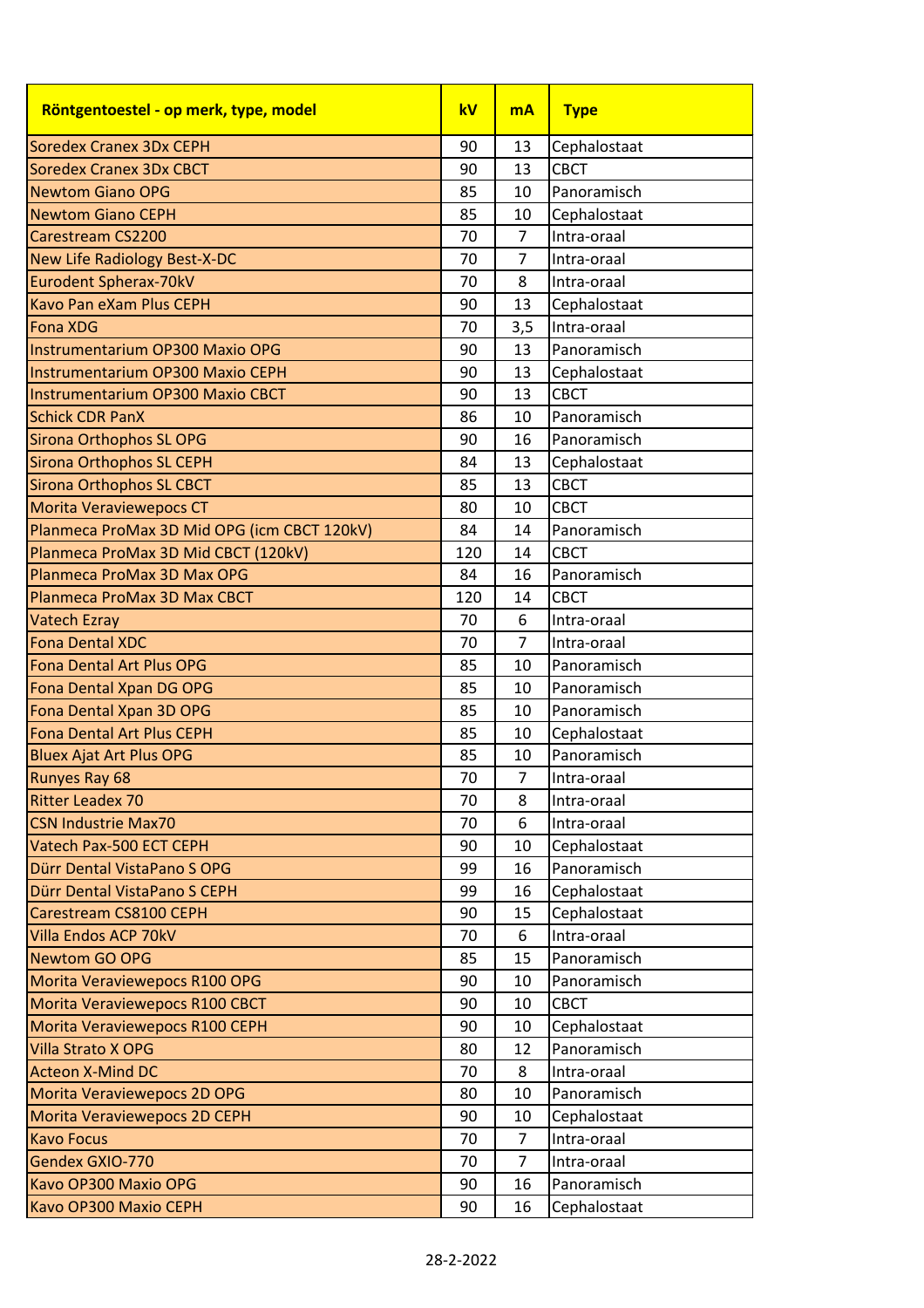| <b>CBCT</b><br>Kavo OP300 Maxio CBCT<br>90<br>16<br><b>Newtom VGI CBCT</b><br><b>CBCT</b><br>110<br>20<br>81<br>Kavo Orthopantomagraph OP 2D OPG<br>12<br>Panoramisch<br>94<br>$\overline{7}$<br><b>iCAT PAN</b><br>Panoramisch<br>$\overline{7}$<br>120<br><b>CBCT</b><br>85<br>10<br>Panoramisch<br>Cephalostaat<br>85<br>10<br><b>Myray Hyperion X9 CBCT</b><br>90<br>10<br><b>CBCT</b><br>95<br>Panoramisch<br>12,5<br>95<br>12,5<br><b>CBCT</b><br>Kavo Orthopantomagraph OP 3D Pro OPG<br>95<br>Panoramisch<br>13<br>Kavo Orthopantomagraph OP 3D Pro CEPH<br>95<br>Cephalostaat<br>13<br>Kavo Orthopantomagraph OP 3D Pro CBCT<br>95<br><b>CBCT</b><br>13<br>Planmeca Pro X 8mA<br>70<br>8<br>Intra-oraal<br>85<br>10<br>Panoramisch<br><b>Acteon X-mind Trium CEPH</b><br>85<br>Cephalostaat<br>10<br><b>CBCT</b><br>90<br>12<br>80<br>Panoramisch<br>Morita Veraviewepocs CP-80 OPG<br>10<br>Morita Veraviewepocs CP-80 Ceph<br>90<br>Cephalostaat<br>10<br><b>CBCT</b><br>Morita Veraviewepocs CP-80 CBCT<br>80<br>10<br><b>CBCT</b><br><b>Myray Skyview CBCT</b><br>90<br>10<br>70<br>8<br>Intra-oraal<br>70<br>8<br>Intra-oraal<br>8<br>70<br>Intra-oraal<br><b>Newtom Giano HR OPG</b><br>85<br>16<br>Panoramisch<br>Cephalostaat<br>85<br>16<br><b>CBCT</b><br>90<br>16<br>85<br>Panoramisch<br>10<br>85<br>10<br>Cephalostaat<br>70<br>6<br>Intra-oraal<br>8<br>Panoramisch<br>80<br>3<br>Intra-oraal<br>65<br>Panoramisch<br>9<br>90<br><b>CBCT</b><br>120<br>10<br>85<br>Panoramisch<br>16<br>85<br>Cephalostaat<br>16<br><b>CBCT</b><br>90<br>16<br>Panoramisch<br>85<br>15<br><b>CBCT</b><br>90<br>15<br>95<br>Cephalostaat<br>14<br>86<br><b>CBCT</b><br>10<br><b>CBCT</b><br>90<br>12<br>120<br>$\overline{7}$<br><b>CBCT</b><br>90<br>10<br><b>CBCT</b><br>70<br>7<br>Intra-oraal<br>$\overline{7}$<br>Panoramisch<br>94<br>85<br>10<br>Panoramisch<br>70<br>8<br>Intra-oraal | Röntgentoestel - op merk, type, model | kV | <b>mA</b> | <b>Type</b> |
|-----------------------------------------------------------------------------------------------------------------------------------------------------------------------------------------------------------------------------------------------------------------------------------------------------------------------------------------------------------------------------------------------------------------------------------------------------------------------------------------------------------------------------------------------------------------------------------------------------------------------------------------------------------------------------------------------------------------------------------------------------------------------------------------------------------------------------------------------------------------------------------------------------------------------------------------------------------------------------------------------------------------------------------------------------------------------------------------------------------------------------------------------------------------------------------------------------------------------------------------------------------------------------------------------------------------------------------------------------------------------------------------------------------------------------------------------------------------------------------------------------------------------------------------------------------------------------------------------------------------------------------------------------------------------------------------------------------------------------------------------------------------------------------------------------------------------------------------------------------------------------------------------------|---------------------------------------|----|-----------|-------------|
|                                                                                                                                                                                                                                                                                                                                                                                                                                                                                                                                                                                                                                                                                                                                                                                                                                                                                                                                                                                                                                                                                                                                                                                                                                                                                                                                                                                                                                                                                                                                                                                                                                                                                                                                                                                                                                                                                                     |                                       |    |           |             |
|                                                                                                                                                                                                                                                                                                                                                                                                                                                                                                                                                                                                                                                                                                                                                                                                                                                                                                                                                                                                                                                                                                                                                                                                                                                                                                                                                                                                                                                                                                                                                                                                                                                                                                                                                                                                                                                                                                     |                                       |    |           |             |
|                                                                                                                                                                                                                                                                                                                                                                                                                                                                                                                                                                                                                                                                                                                                                                                                                                                                                                                                                                                                                                                                                                                                                                                                                                                                                                                                                                                                                                                                                                                                                                                                                                                                                                                                                                                                                                                                                                     |                                       |    |           |             |
|                                                                                                                                                                                                                                                                                                                                                                                                                                                                                                                                                                                                                                                                                                                                                                                                                                                                                                                                                                                                                                                                                                                                                                                                                                                                                                                                                                                                                                                                                                                                                                                                                                                                                                                                                                                                                                                                                                     |                                       |    |           |             |
|                                                                                                                                                                                                                                                                                                                                                                                                                                                                                                                                                                                                                                                                                                                                                                                                                                                                                                                                                                                                                                                                                                                                                                                                                                                                                                                                                                                                                                                                                                                                                                                                                                                                                                                                                                                                                                                                                                     | <b>ICAT CBCT</b>                      |    |           |             |
|                                                                                                                                                                                                                                                                                                                                                                                                                                                                                                                                                                                                                                                                                                                                                                                                                                                                                                                                                                                                                                                                                                                                                                                                                                                                                                                                                                                                                                                                                                                                                                                                                                                                                                                                                                                                                                                                                                     | <b>Myray Hyperion X7 OPG</b>          |    |           |             |
|                                                                                                                                                                                                                                                                                                                                                                                                                                                                                                                                                                                                                                                                                                                                                                                                                                                                                                                                                                                                                                                                                                                                                                                                                                                                                                                                                                                                                                                                                                                                                                                                                                                                                                                                                                                                                                                                                                     | <b>Myray Hyperion X7 CEPH</b>         |    |           |             |
|                                                                                                                                                                                                                                                                                                                                                                                                                                                                                                                                                                                                                                                                                                                                                                                                                                                                                                                                                                                                                                                                                                                                                                                                                                                                                                                                                                                                                                                                                                                                                                                                                                                                                                                                                                                                                                                                                                     |                                       |    |           |             |
|                                                                                                                                                                                                                                                                                                                                                                                                                                                                                                                                                                                                                                                                                                                                                                                                                                                                                                                                                                                                                                                                                                                                                                                                                                                                                                                                                                                                                                                                                                                                                                                                                                                                                                                                                                                                                                                                                                     | Kavo Orthopantomagraph OP 3D OPG      |    |           |             |
|                                                                                                                                                                                                                                                                                                                                                                                                                                                                                                                                                                                                                                                                                                                                                                                                                                                                                                                                                                                                                                                                                                                                                                                                                                                                                                                                                                                                                                                                                                                                                                                                                                                                                                                                                                                                                                                                                                     | Kavo Orthopantomagraph OP 3D CBCT     |    |           |             |
|                                                                                                                                                                                                                                                                                                                                                                                                                                                                                                                                                                                                                                                                                                                                                                                                                                                                                                                                                                                                                                                                                                                                                                                                                                                                                                                                                                                                                                                                                                                                                                                                                                                                                                                                                                                                                                                                                                     |                                       |    |           |             |
|                                                                                                                                                                                                                                                                                                                                                                                                                                                                                                                                                                                                                                                                                                                                                                                                                                                                                                                                                                                                                                                                                                                                                                                                                                                                                                                                                                                                                                                                                                                                                                                                                                                                                                                                                                                                                                                                                                     |                                       |    |           |             |
|                                                                                                                                                                                                                                                                                                                                                                                                                                                                                                                                                                                                                                                                                                                                                                                                                                                                                                                                                                                                                                                                                                                                                                                                                                                                                                                                                                                                                                                                                                                                                                                                                                                                                                                                                                                                                                                                                                     |                                       |    |           |             |
|                                                                                                                                                                                                                                                                                                                                                                                                                                                                                                                                                                                                                                                                                                                                                                                                                                                                                                                                                                                                                                                                                                                                                                                                                                                                                                                                                                                                                                                                                                                                                                                                                                                                                                                                                                                                                                                                                                     |                                       |    |           |             |
|                                                                                                                                                                                                                                                                                                                                                                                                                                                                                                                                                                                                                                                                                                                                                                                                                                                                                                                                                                                                                                                                                                                                                                                                                                                                                                                                                                                                                                                                                                                                                                                                                                                                                                                                                                                                                                                                                                     | <b>Acteon X-mind Trium OPG</b>        |    |           |             |
|                                                                                                                                                                                                                                                                                                                                                                                                                                                                                                                                                                                                                                                                                                                                                                                                                                                                                                                                                                                                                                                                                                                                                                                                                                                                                                                                                                                                                                                                                                                                                                                                                                                                                                                                                                                                                                                                                                     |                                       |    |           |             |
|                                                                                                                                                                                                                                                                                                                                                                                                                                                                                                                                                                                                                                                                                                                                                                                                                                                                                                                                                                                                                                                                                                                                                                                                                                                                                                                                                                                                                                                                                                                                                                                                                                                                                                                                                                                                                                                                                                     | <b>Acteon X-mind Trium CBCT</b>       |    |           |             |
|                                                                                                                                                                                                                                                                                                                                                                                                                                                                                                                                                                                                                                                                                                                                                                                                                                                                                                                                                                                                                                                                                                                                                                                                                                                                                                                                                                                                                                                                                                                                                                                                                                                                                                                                                                                                                                                                                                     |                                       |    |           |             |
|                                                                                                                                                                                                                                                                                                                                                                                                                                                                                                                                                                                                                                                                                                                                                                                                                                                                                                                                                                                                                                                                                                                                                                                                                                                                                                                                                                                                                                                                                                                                                                                                                                                                                                                                                                                                                                                                                                     |                                       |    |           |             |
|                                                                                                                                                                                                                                                                                                                                                                                                                                                                                                                                                                                                                                                                                                                                                                                                                                                                                                                                                                                                                                                                                                                                                                                                                                                                                                                                                                                                                                                                                                                                                                                                                                                                                                                                                                                                                                                                                                     |                                       |    |           |             |
|                                                                                                                                                                                                                                                                                                                                                                                                                                                                                                                                                                                                                                                                                                                                                                                                                                                                                                                                                                                                                                                                                                                                                                                                                                                                                                                                                                                                                                                                                                                                                                                                                                                                                                                                                                                                                                                                                                     |                                       |    |           |             |
|                                                                                                                                                                                                                                                                                                                                                                                                                                                                                                                                                                                                                                                                                                                                                                                                                                                                                                                                                                                                                                                                                                                                                                                                                                                                                                                                                                                                                                                                                                                                                                                                                                                                                                                                                                                                                                                                                                     | <b>Anthos RXDC eXTend</b>             |    |           |             |
|                                                                                                                                                                                                                                                                                                                                                                                                                                                                                                                                                                                                                                                                                                                                                                                                                                                                                                                                                                                                                                                                                                                                                                                                                                                                                                                                                                                                                                                                                                                                                                                                                                                                                                                                                                                                                                                                                                     | <b>Myray RXDC eXTend</b>              |    |           |             |
|                                                                                                                                                                                                                                                                                                                                                                                                                                                                                                                                                                                                                                                                                                                                                                                                                                                                                                                                                                                                                                                                                                                                                                                                                                                                                                                                                                                                                                                                                                                                                                                                                                                                                                                                                                                                                                                                                                     | <b>Stern Weber RXDC eXTend</b>        |    |           |             |
|                                                                                                                                                                                                                                                                                                                                                                                                                                                                                                                                                                                                                                                                                                                                                                                                                                                                                                                                                                                                                                                                                                                                                                                                                                                                                                                                                                                                                                                                                                                                                                                                                                                                                                                                                                                                                                                                                                     |                                       |    |           |             |
|                                                                                                                                                                                                                                                                                                                                                                                                                                                                                                                                                                                                                                                                                                                                                                                                                                                                                                                                                                                                                                                                                                                                                                                                                                                                                                                                                                                                                                                                                                                                                                                                                                                                                                                                                                                                                                                                                                     | <b>Newtom Giano HR CEPH</b>           |    |           |             |
|                                                                                                                                                                                                                                                                                                                                                                                                                                                                                                                                                                                                                                                                                                                                                                                                                                                                                                                                                                                                                                                                                                                                                                                                                                                                                                                                                                                                                                                                                                                                                                                                                                                                                                                                                                                                                                                                                                     | <b>Newtom Giano HR CBCT</b>           |    |           |             |
|                                                                                                                                                                                                                                                                                                                                                                                                                                                                                                                                                                                                                                                                                                                                                                                                                                                                                                                                                                                                                                                                                                                                                                                                                                                                                                                                                                                                                                                                                                                                                                                                                                                                                                                                                                                                                                                                                                     | <b>Myray Hyperion X9 OPG</b>          |    |           |             |
|                                                                                                                                                                                                                                                                                                                                                                                                                                                                                                                                                                                                                                                                                                                                                                                                                                                                                                                                                                                                                                                                                                                                                                                                                                                                                                                                                                                                                                                                                                                                                                                                                                                                                                                                                                                                                                                                                                     | <b>Myray Hyperion X9 CEPH</b>         |    |           |             |
|                                                                                                                                                                                                                                                                                                                                                                                                                                                                                                                                                                                                                                                                                                                                                                                                                                                                                                                                                                                                                                                                                                                                                                                                                                                                                                                                                                                                                                                                                                                                                                                                                                                                                                                                                                                                                                                                                                     | Villa Endograph DC                    |    |           |             |
|                                                                                                                                                                                                                                                                                                                                                                                                                                                                                                                                                                                                                                                                                                                                                                                                                                                                                                                                                                                                                                                                                                                                                                                                                                                                                                                                                                                                                                                                                                                                                                                                                                                                                                                                                                                                                                                                                                     | <b>Asahi Cypher E OPG</b>             |    |           |             |
|                                                                                                                                                                                                                                                                                                                                                                                                                                                                                                                                                                                                                                                                                                                                                                                                                                                                                                                                                                                                                                                                                                                                                                                                                                                                                                                                                                                                                                                                                                                                                                                                                                                                                                                                                                                                                                                                                                     | Vatech EzRay Air, wandmodel           |    |           |             |
|                                                                                                                                                                                                                                                                                                                                                                                                                                                                                                                                                                                                                                                                                                                                                                                                                                                                                                                                                                                                                                                                                                                                                                                                                                                                                                                                                                                                                                                                                                                                                                                                                                                                                                                                                                                                                                                                                                     | Vatech Green 21 OPG                   |    |           |             |
|                                                                                                                                                                                                                                                                                                                                                                                                                                                                                                                                                                                                                                                                                                                                                                                                                                                                                                                                                                                                                                                                                                                                                                                                                                                                                                                                                                                                                                                                                                                                                                                                                                                                                                                                                                                                                                                                                                     | Vatech Green 21 CBCT                  |    |           |             |
|                                                                                                                                                                                                                                                                                                                                                                                                                                                                                                                                                                                                                                                                                                                                                                                                                                                                                                                                                                                                                                                                                                                                                                                                                                                                                                                                                                                                                                                                                                                                                                                                                                                                                                                                                                                                                                                                                                     | MyRay Hyperion X9 Pro OPG             |    |           |             |
|                                                                                                                                                                                                                                                                                                                                                                                                                                                                                                                                                                                                                                                                                                                                                                                                                                                                                                                                                                                                                                                                                                                                                                                                                                                                                                                                                                                                                                                                                                                                                                                                                                                                                                                                                                                                                                                                                                     | MyRay Hyperion X9 Pro CEPH            |    |           |             |
|                                                                                                                                                                                                                                                                                                                                                                                                                                                                                                                                                                                                                                                                                                                                                                                                                                                                                                                                                                                                                                                                                                                                                                                                                                                                                                                                                                                                                                                                                                                                                                                                                                                                                                                                                                                                                                                                                                     | MyRay Hyperion X9 Pro CBCT            |    |           |             |
|                                                                                                                                                                                                                                                                                                                                                                                                                                                                                                                                                                                                                                                                                                                                                                                                                                                                                                                                                                                                                                                                                                                                                                                                                                                                                                                                                                                                                                                                                                                                                                                                                                                                                                                                                                                                                                                                                                     | <b>MyRay Hyperion X5 OPG</b>          |    |           |             |
|                                                                                                                                                                                                                                                                                                                                                                                                                                                                                                                                                                                                                                                                                                                                                                                                                                                                                                                                                                                                                                                                                                                                                                                                                                                                                                                                                                                                                                                                                                                                                                                                                                                                                                                                                                                                                                                                                                     | <b>MyRay Hyperion X5 CBCT</b>         |    |           |             |
|                                                                                                                                                                                                                                                                                                                                                                                                                                                                                                                                                                                                                                                                                                                                                                                                                                                                                                                                                                                                                                                                                                                                                                                                                                                                                                                                                                                                                                                                                                                                                                                                                                                                                                                                                                                                                                                                                                     | Kavo Orthopantomagraph OP 3D Ceph     |    |           |             |
|                                                                                                                                                                                                                                                                                                                                                                                                                                                                                                                                                                                                                                                                                                                                                                                                                                                                                                                                                                                                                                                                                                                                                                                                                                                                                                                                                                                                                                                                                                                                                                                                                                                                                                                                                                                                                                                                                                     | Villa Rotograph EVO 3D CBCT           |    |           |             |
|                                                                                                                                                                                                                                                                                                                                                                                                                                                                                                                                                                                                                                                                                                                                                                                                                                                                                                                                                                                                                                                                                                                                                                                                                                                                                                                                                                                                                                                                                                                                                                                                                                                                                                                                                                                                                                                                                                     | <b>Newtom GO CBCT</b>                 |    |           |             |
|                                                                                                                                                                                                                                                                                                                                                                                                                                                                                                                                                                                                                                                                                                                                                                                                                                                                                                                                                                                                                                                                                                                                                                                                                                                                                                                                                                                                                                                                                                                                                                                                                                                                                                                                                                                                                                                                                                     | <b>KaVo OP 3D Vision CBCT</b>         |    |           |             |
|                                                                                                                                                                                                                                                                                                                                                                                                                                                                                                                                                                                                                                                                                                                                                                                                                                                                                                                                                                                                                                                                                                                                                                                                                                                                                                                                                                                                                                                                                                                                                                                                                                                                                                                                                                                                                                                                                                     | Morita 3DAccuitomo 170 CBCT           |    |           |             |
|                                                                                                                                                                                                                                                                                                                                                                                                                                                                                                                                                                                                                                                                                                                                                                                                                                                                                                                                                                                                                                                                                                                                                                                                                                                                                                                                                                                                                                                                                                                                                                                                                                                                                                                                                                                                                                                                                                     | Trident RiX 70 DC                     |    |           |             |
|                                                                                                                                                                                                                                                                                                                                                                                                                                                                                                                                                                                                                                                                                                                                                                                                                                                                                                                                                                                                                                                                                                                                                                                                                                                                                                                                                                                                                                                                                                                                                                                                                                                                                                                                                                                                                                                                                                     | KaVo OP 3D Vision Pan                 |    |           |             |
|                                                                                                                                                                                                                                                                                                                                                                                                                                                                                                                                                                                                                                                                                                                                                                                                                                                                                                                                                                                                                                                                                                                                                                                                                                                                                                                                                                                                                                                                                                                                                                                                                                                                                                                                                                                                                                                                                                     | Villa Rotograph D OPG                 |    |           |             |
|                                                                                                                                                                                                                                                                                                                                                                                                                                                                                                                                                                                                                                                                                                                                                                                                                                                                                                                                                                                                                                                                                                                                                                                                                                                                                                                                                                                                                                                                                                                                                                                                                                                                                                                                                                                                                                                                                                     | Newtom RxDc eXTend                    |    |           |             |